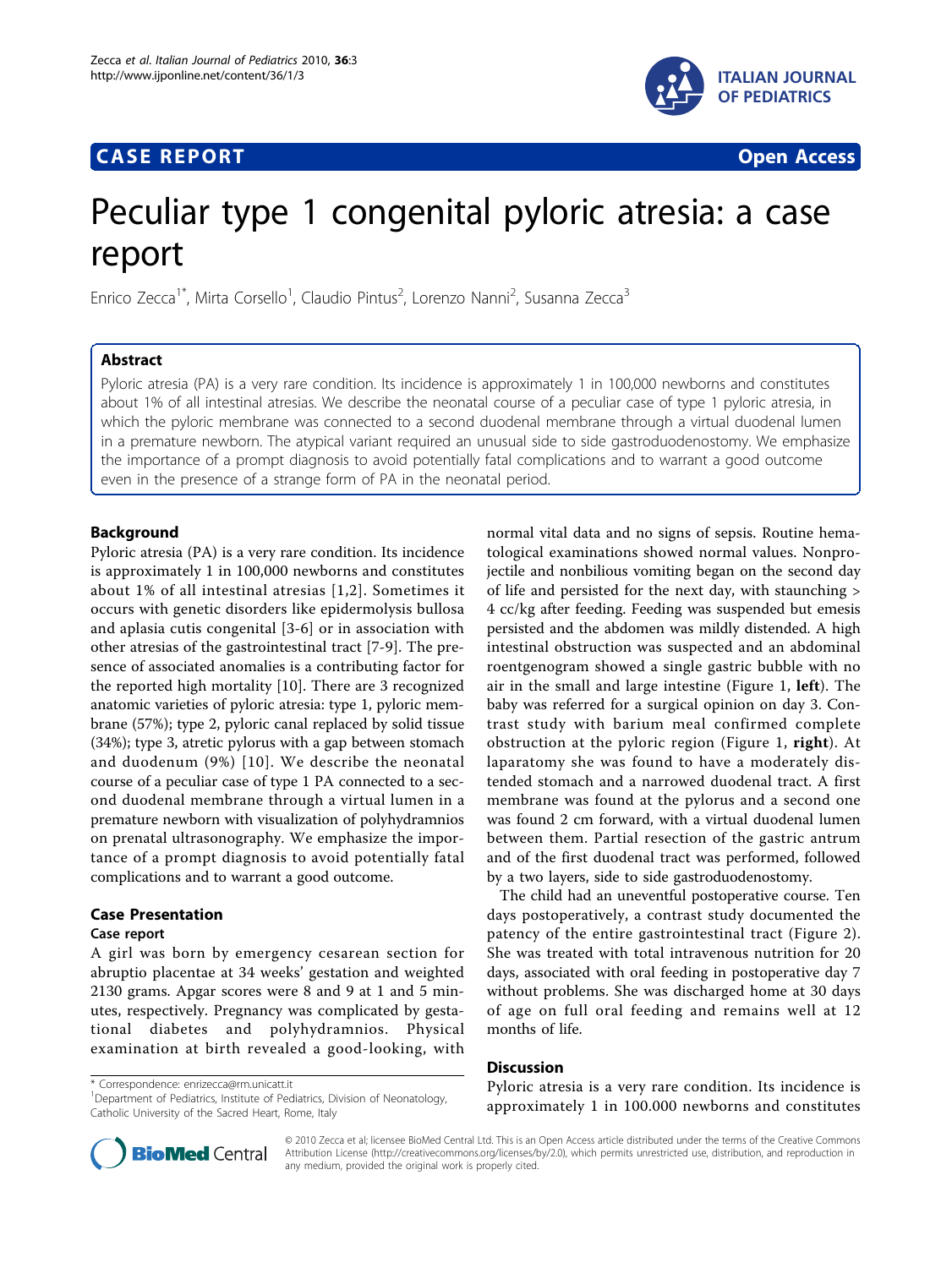<span id="page-1-0"></span>

Figure 1 Pre-operative abdominal X-Ray (left) and contrast study with barium meal (right).

about 1% of all intestinal atresias [[1,2](#page-3-0)]. Calder reported the first case of PA in 1749 and Touroff performed the first successful operation in 1940 [\[3](#page-3-0),[9](#page-3-0)]. Since then there have been case reports and studies of small series. The etiology of PA is not known but embryologically it is supposed to depend from a developmental arrest between the  $5<sup>th</sup>$  and  $12<sup>th</sup>$  week of intrauterine life [\[8,11](#page-3-0)]. Familial occurrence with a high frequency of consanguinity and an equal sex incidence suggest a genetic predisposition with an autosomal recessive mode of inheritance [[12\]](#page-3-0). PA can occur as an isolated lesion but in 40-50% of the cases it is associated with other anomalies, epidermolysis bullosa being the commonest. [[3-6\]](#page-3-0) PA may be also part of hereditary multiple intestinal atresias (HMIAs) involving the stomach, duodenum, jejunum, ileum, colon, and rectum. This form has an extremely rare occurrence and a pathogenesis that is still speculative, including the possibility of a combined immunodeficiency syndrome [[7-9](#page-3-0)]. The presence of associated anomalies is a contributing factor for the reported high mortality [\[10\]](#page-3-0). Our case can be considered a variant of type 1 because of the presence of a

second membrane located in the first tract of duodenum and of a virtual duodenal lumen between the two membranes.

Antenatal diagnosis may be difficult and in our case only suspected by the presence of polyhydramnios, which is associated with PA in more than 50% of cases, with a dilated stomach but in the absence of a double bubble [[13](#page-3-0)]. The clinical features of PA are well documented but the diagnosis may be delayed because the neonates usually are well at the time of first presentation. Typically, they develop nonbilious vomiting and abdominal distension during the first days of life and examination may show gastric peristalsis. A delayed diagnosis may lead to pulmonary aspiration, severe metabolic derangement and gastric perforation, which can be fatal. The instrumental diagnosis of PA is made on plain abdominal x-ray, based on the presence of a single large gastric air bubble with no gas distally. This was confirmed in our patient by a barium meal.

Different operative procedures can be used, depending on the anatomic type. In the literature, the best results from operative treatment of typical type 1 and type 2 PA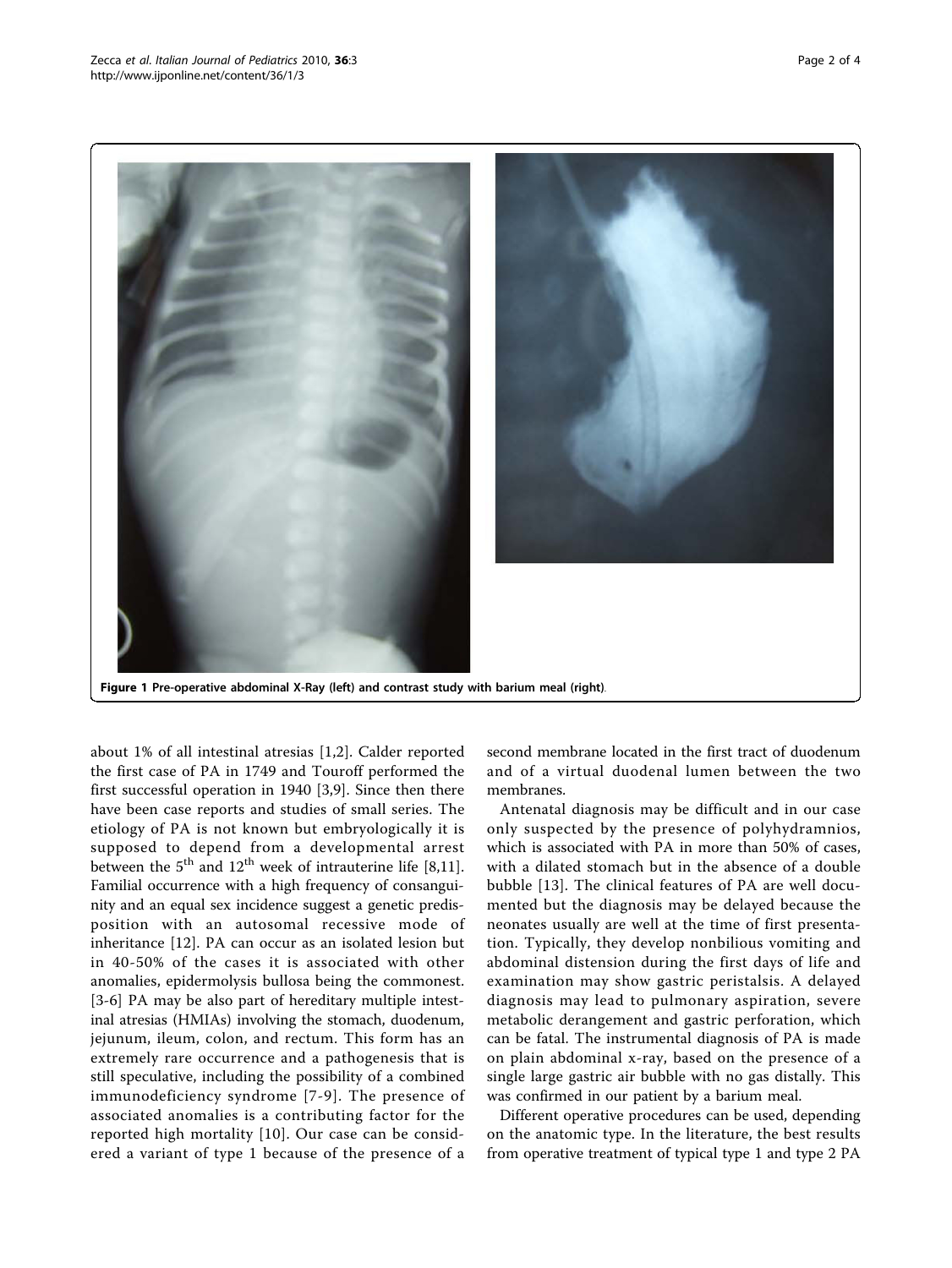were obtained by excision of the membrane and pyloroplasty according to Heineke-Mikulicz or Finney [\[2](#page-3-0),[14\]](#page-3-0). Pyloro-duodenostomy is the treatment of choice in case of type 3 PA. In our patient, the association of a duodenal membrane connected with the pyloric one by a virtual lumen required an unusual side to side gastroduodenostomy. The prognosis of PA is variable. The overall mortality is very high exceeding 50% but it is due to the high incidence of severe and often fatal associated anomalies [[6](#page-3-0)]. Isolated PA and PA associated with other intestinal atresias can be managed successfully. Early diagnosis and surgery, together with current neonatal supportive care,

have significantly improved the survival rate in these patients.

## Conclusion

Our case demonstrates that a prompt diagnosis is crucial to obtain a good outcome, even in the presence of a strange form of PA in the neonatal period.

## Consent

Written informed consent was obtained from the patient for publication of this case report and any accompanying images. A copy of the written consent is

<span id="page-2-0"></span>